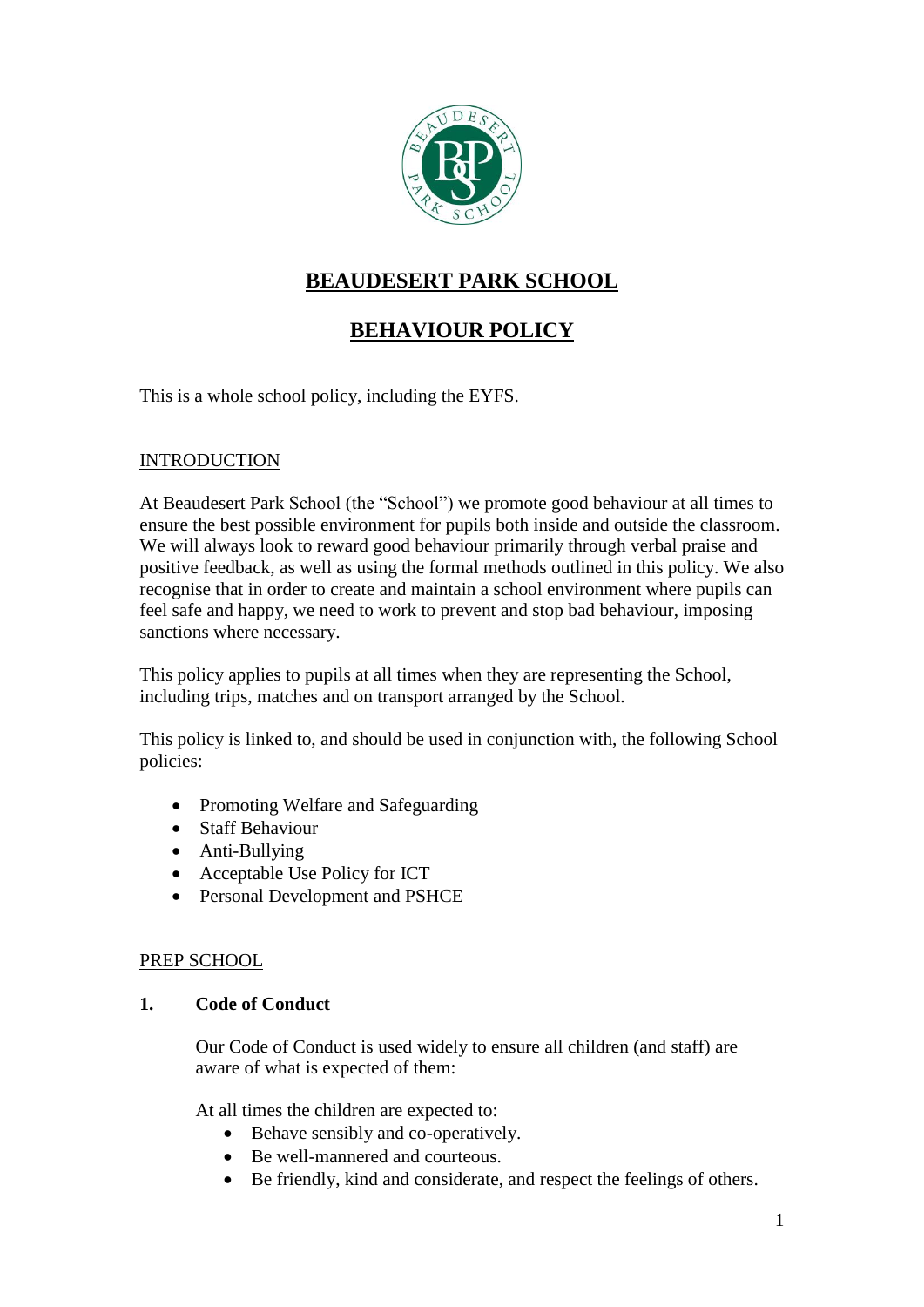- Take and accept full responsibility for your own actions.
- Take a pride in your appearance.
- Take care of your possessions.
- Take care of school property.
- Respect and take care of other people's belongings and property.
- Remember that bullying and anti-social behaviour will never be tolerated.
- Try not to retaliate at the failure of others to abide by this Code of Conduct.

Take a pride in yourself and your actions:

- In all you do, try your hardest.
- Treat others as you would wish to be treated yourself.
- Be honest at all times.
- Never use foul language.

#### **2. Rewards**

- 2.1 Credits are recorded by staff in iSAMS, the school database system for children in Years 4-8. Credits are given by staff for positive or helpful behaviour. This can include classroom behaviour but also positive behaviour around the school, such as opening doors or being kind to their peers, and are added to the Rewards and Conduct module on iSAMS. They are also included in the House Points System.
- 2.2 Credits are totalled up for each child by their form teacher during the term and will go towards earning certificates from the Headmaster. 10 credits are rewarded with a certificate in assembly.
- 2.3 Pluses are awarded for good academic work and recorded in homework diaries and added to the Rewards and Conduct module on iSAMS. They are also included in the House Points System. Certificates are awarded in assembly when children reach 25, 50, 75 or 100.
- 2.4 Year 3 are not part of the Credit system and operate a system of tickets, leading to rewards in their assembly on a Monday.
- 2.5 Headmaster's Prizes for each form at the end of term reward pupils for their overall positive contribution to School life.

#### **3. Sanctions**

3.1 Alongside credits, debits are recorded when pupils in Year 5 to 8 fail to meet the standards of behaviour in the Code of Conduct. These are put into iSAMS in the Rewards and Conduct module by the teacher who gave the sanction. These are not part of the House Points system. Children in Years 3 will not receive debits but the member of staff will decide on a suitable punishment. Debits are introduced into Year 4 in the Spring or Summer Term. This is always in consultation with the Form Tutor, Head of Year and Deputy Head,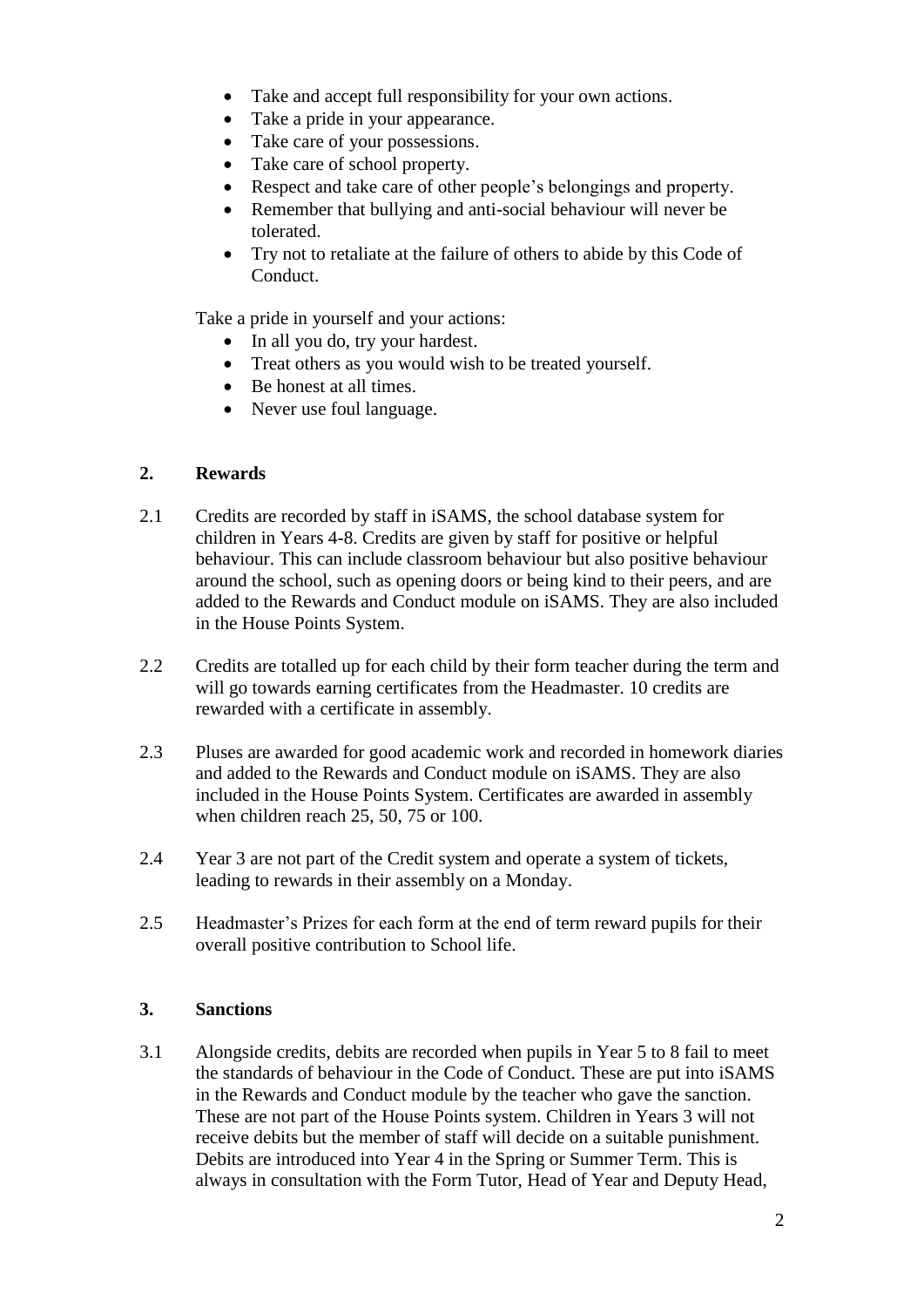Pastoral and/or Deputy Head. The parents of the child will be informed. This would be overseen by the Head of Year 4.

- 3.2 Debits are 'worked off' by doing helpful jobs organised by the Senior Master or the duty staff. The member of staff then ticks the debit off on the printed weekly debit sheet.
- 3.3 Form Tutors monitor Homework Diaries weekly to see any behaviour patterns that need to be addressed. Concerns should be raised in the pastoral meeting, or be taken to the Assistant Head Pastoral who will pass on anything serious on to the Deputy Headmaster.
- 3.4 If a Form Tutor feels that too many debits are being accrued, then a lunchtime detention can be given. They will inform the Deputy Head and staff member who is taking that day's detention.
- 3.5 If a teacher feels that a child's behaviour needs close monitoring, a Satis Sheet (to measure satisfactory effort and behaviour) will be introduced (Appendix 1). This is a supportive measure where a child will take their Satis to lessons and each teacher will write a comment. Individual targets are placed at the top of the page to aid both the child and teacher. If the child's behaviour has improved after at least several days, the Satis will be removed. The Form Tutor will meet with the child after each day to discuss the comments made by the teachers and write a daily overview. The child's progress will also be brought up at the weekly pastoral meeting.

#### 3.6 **Detentions**

More serious offences can be given a detention. These are graded as follows: lunchtime detentions take place during the school day at 1pm. For more serious offences, school detentions take place at 4.30pm on Wednesday afternoons. Parents will be informed if this is taking place. The Deputy Head, along with the Assistant Head Pastoral will decide if an offense is serious enough to earn a Wednesday detention with consultation with the Headmaster.

Central records are kept of all detentions, using iSAMS, and are signed into homework diaries.

- 3.7 The Form Tutor will be the first person to manage sanctions on a daily basis. If the problems persist or develop, he/she will involve the Assistant Head Pastoral, who works closely with the Deputy Head.
- 3.8 When necessary, we will have close contact with parents regarding pupils' discipline. This might involve emails, phone-calls or meetings. Meetings and plans of action will be recorded by Form Tutors s and then kept in the child's personal file in the front office.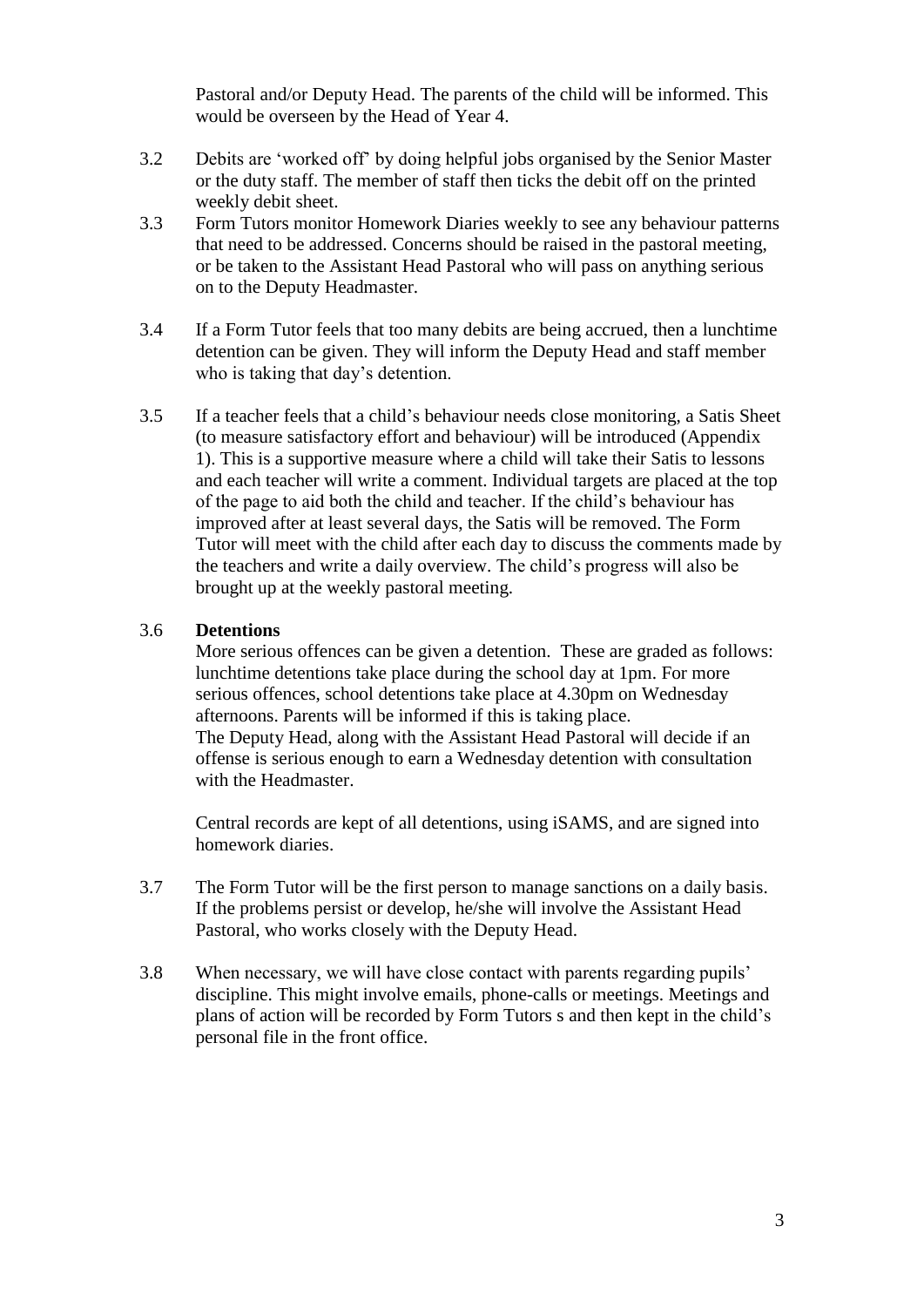#### PRE PREP

#### **1. Code of Conduct**

In the Pre-prep the Code of Conduct takes the form of 'The Golden Rules':

- 1. Be friendly, kind and helpful.
- 2. Be a good listener.
- 3. Always try your best.
- 4. Look after property.
- 5. Be honest and polite at all times.

#### **2. The Merit System**

These are logged in the children's Merit Charts which are kept by the children. Merits are given by staff for positive or helpful behaviour. Once a Merit Chart is complete, children progress to the next colour of chart, and receive a reward from the Head of Pre-prep.

#### **3. EYFS**

Physical intervention should only be used to manage a child's behaviour if it is necessary to prevent personal injury to the child, other children or an adult, to prevent serious damage to property, or in what would reasonably be regarded as exceptional circumstances. Any occasion where physical intervention is used to manage a child's behaviour should be recorded and parents should be informed about it on the same day.

The Head of the Pre-prep is responsible for behaviour management issues in the Pre-prep, with support from the Deputy Head of Pre-prep as directed to aid sequential escalation of rewards and sanctions as required.

#### GENERAL

Children who consistently infringe the Code of Conduct or commit a serious offence at School may be excluded from the School for a limited time. The Head reserves the right to exclude and ultimately dismiss children from the School (parents will always be informed and consulted in these matters). Any such action will be taken only after consultation with the Chair of Governors.

Staff should abide by the School's restraint Guidelines when dealing with children's behaviour.

Staff should also be aware of children who may have special educational needs or any disabilities when administering the Behaviour Policy.

The School keeps a record of sanctions administered for serious misbehaviour.

On no occasion will corporal punishment be exercised at the School. This policy can be made available in large print or other accessible format if required.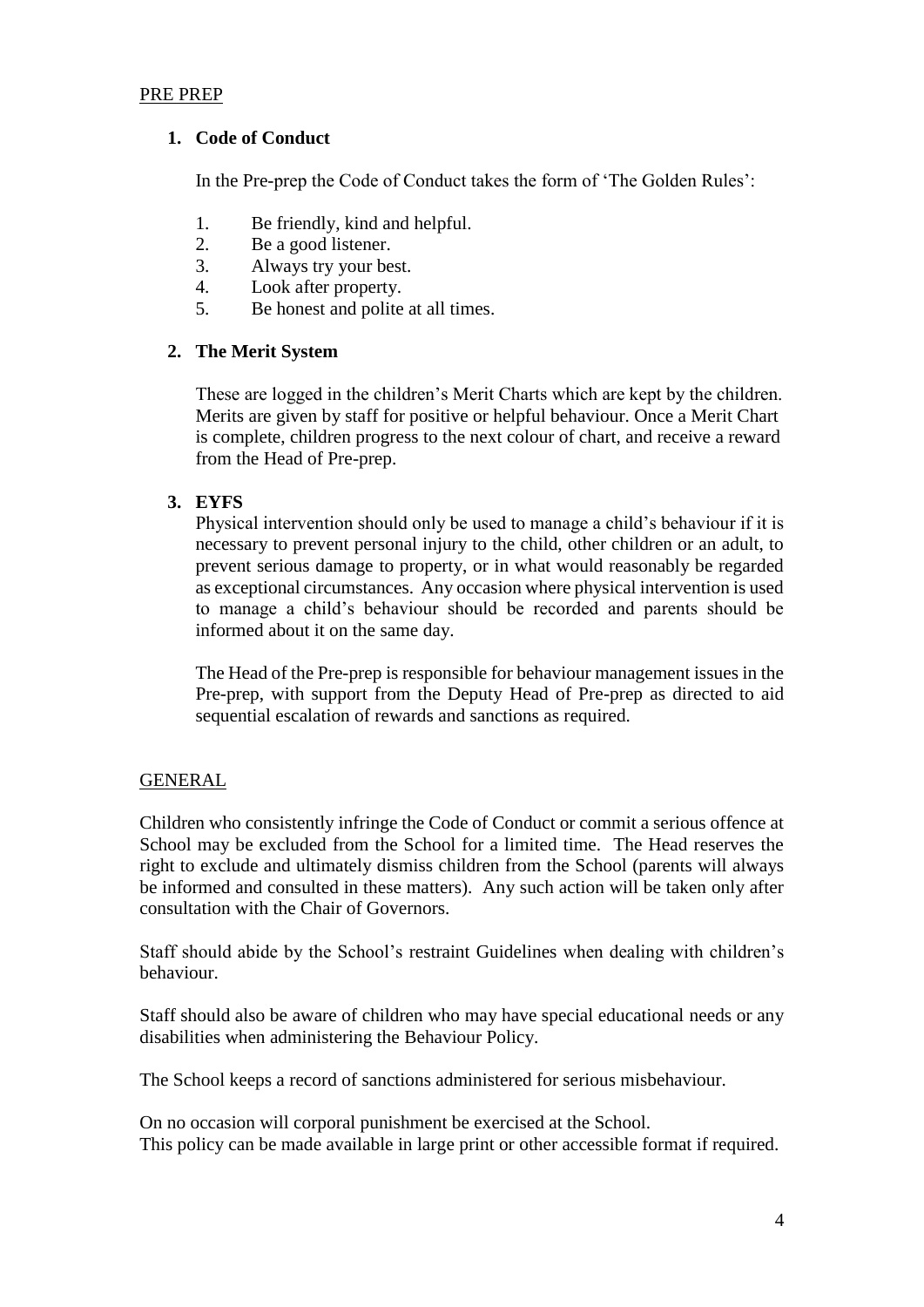## COVID-19

Children continue to adhere to the behavioural and hygiene procedures set in place during COVID. These are displayed in the classrooms and other school areas, as appropriate.

Children must not use COVID as a way of scaring and intimidating children in the school. If a child, or group of children, are found doing this, they will be spoken to by the Deputy Head and their parents will be informed of their actions.

Where contingency plans are reinstated, when a staff member is talking to the children, they will adhere to the strict protocols that are in place for social distancing and similar risk assessed procedures.

All behavioural protocols including COVID-19 related protocols will be discussed at the beginning of term. Form Tutors/ Class Teachers will discuss the protocols with their Tutees/ children.

| <b>Authorised by</b>                                      |                                                                                       |
|-----------------------------------------------------------|---------------------------------------------------------------------------------------|
| <b>Date</b> $23^{rd}$ November 2021<br><b>Approved by</b> | A Melvin<br><b>Chair of Boarding, Pastoral &amp; Safeguarding</b><br><b>Committee</b> |
| <b>Date</b> $23^{rd}$ November 2021                       | M Pyper<br><b>Chair of Governors</b>                                                  |
| <b>Last Reviewed</b><br><b>Next Review</b>                | November 2020<br>November 2022                                                        |